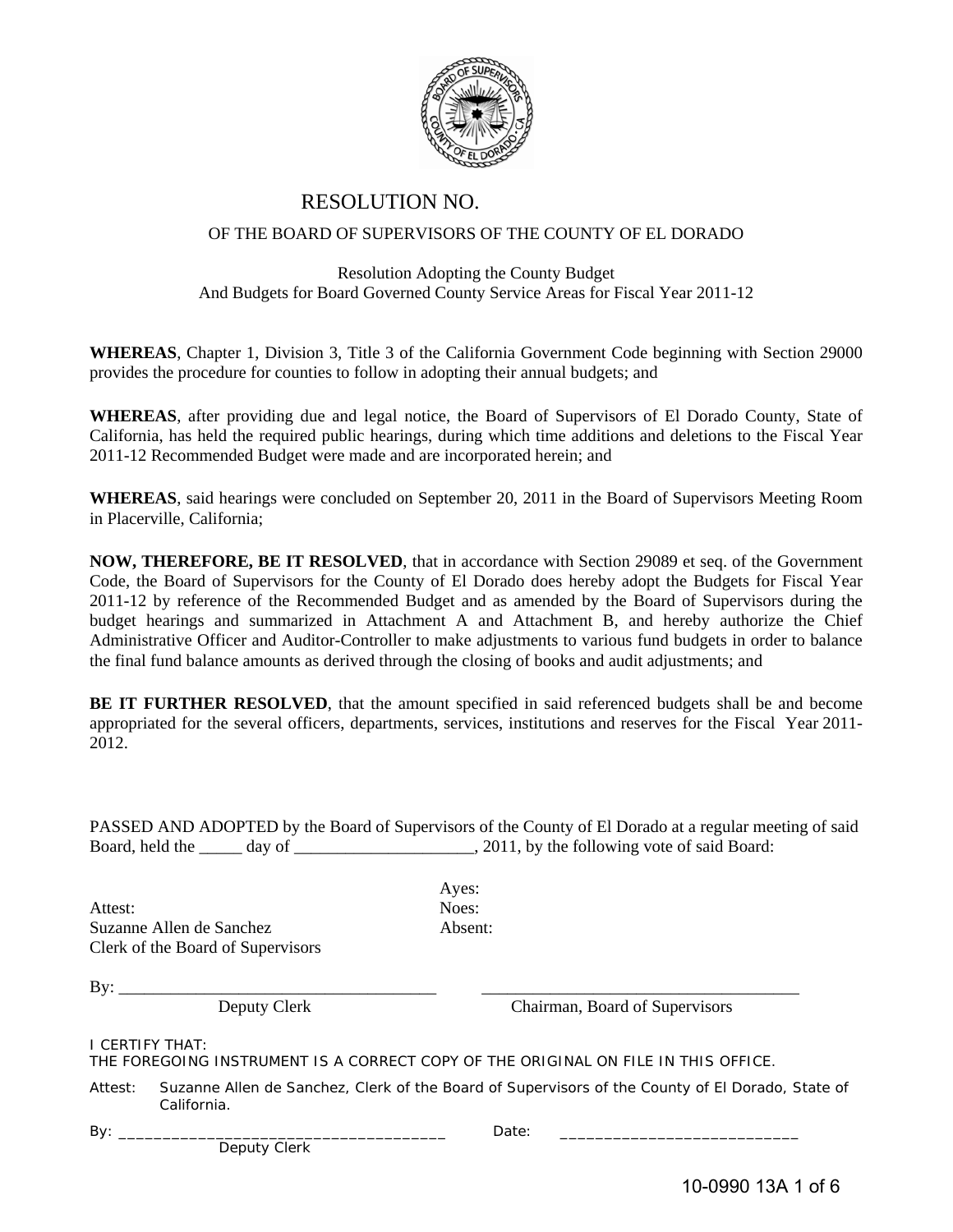Adopted Budget Summary Fiscal Year 2011-2012 Attachment A

| <b>Department</b>                                           | <b>Appropriations</b> |
|-------------------------------------------------------------|-----------------------|
| <b>General Fund</b>                                         |                       |
| <b>Board of Supervisors</b>                                 | 1,536,663             |
| <b>Chief Administrative Office</b>                          | 4,022,584             |
| Auditor-Controller                                          | 3,029,087             |
| <b>Treasurer/Tax Collector</b>                              | 2,757,443             |
| Assessor                                                    | 3,414,934             |
| <b>County Counsel</b>                                       | 2,559,180             |
| <b>Human Resources</b>                                      | 743,212               |
| <b>Information Technologies</b>                             | 3,275,014             |
| <b>County Promotion</b>                                     | 1,115,136             |
| Surveyor                                                    | 1,721,591             |
| <b>General Fund Other Operations</b>                        | 29,690,624            |
| <b>Grand Jury</b>                                           | 40,422                |
| <b>Superior Court MOE</b>                                   | 2,941,283             |
| <b>District Attorney</b>                                    | 7,540,203             |
| <b>Public Defender</b>                                      | 2,924,765             |
| <b>Sheriff</b>                                              | 53,181,850            |
| Probation                                                   | 13,643,467            |
| Agriculture                                                 | 1,508,284             |
| Recorder-Clerk                                              | 3,157,036             |
| DOT                                                         | 7,068,721             |
| <b>Development Services</b>                                 | 5,781,731             |
| <b>Public Health - Animal Services</b>                      | 2,454,286             |
| <b>Environmental Management</b>                             | 2,684,385             |
| <b>Veterans Affairs</b>                                     | 352,285               |
| <b>Human Services</b>                                       | 42,634,468            |
| Library                                                     | 3,354,244             |
| <b>UCCE</b>                                                 | 34,166                |
| <b>Child Support Services</b>                               | 5,525,511             |
|                                                             | 208,692,575           |
| <b>Special Revenue Funds</b>                                |                       |
| <b>Designated Contributions</b>                             |                       |
| <b>Sheriff</b>                                              | 53,019<br>593,045     |
|                                                             | 73,899,356            |
| Department of Transportation<br><b>Development Services</b> | 0                     |
| <b>Public Health</b>                                        | 24,523,361            |
| <b>Mental Health</b>                                        | 22,210,987            |
| <b>Human Services</b>                                       | 16,676,747            |
| Fish & Game                                                 | 6,354                 |
| Countywide Special Revenue Fund                             | 49,318,279            |
|                                                             | 187,281,148           |
| <b>Capital Project Fund</b>                                 |                       |
| Department of Transportation                                | 6,501,289             |
|                                                             |                       |
| <b>Increase to Reserves/Designations</b>                    |                       |
| <b>General Reserve</b>                                      | 234,627               |
| General Fund Designations for Capital Projects              | 6,333,218             |
| <b>General Fund Designation for Contingencies</b>           | 4,342,195             |
| Special Revenue Fund Reserve                                | 361,426               |
| <b>Countywide Special Revenue Designation</b>               | 5,612,664             |
| <b>Total Appropriations</b>                                 | 402,475,012           |
|                                                             |                       |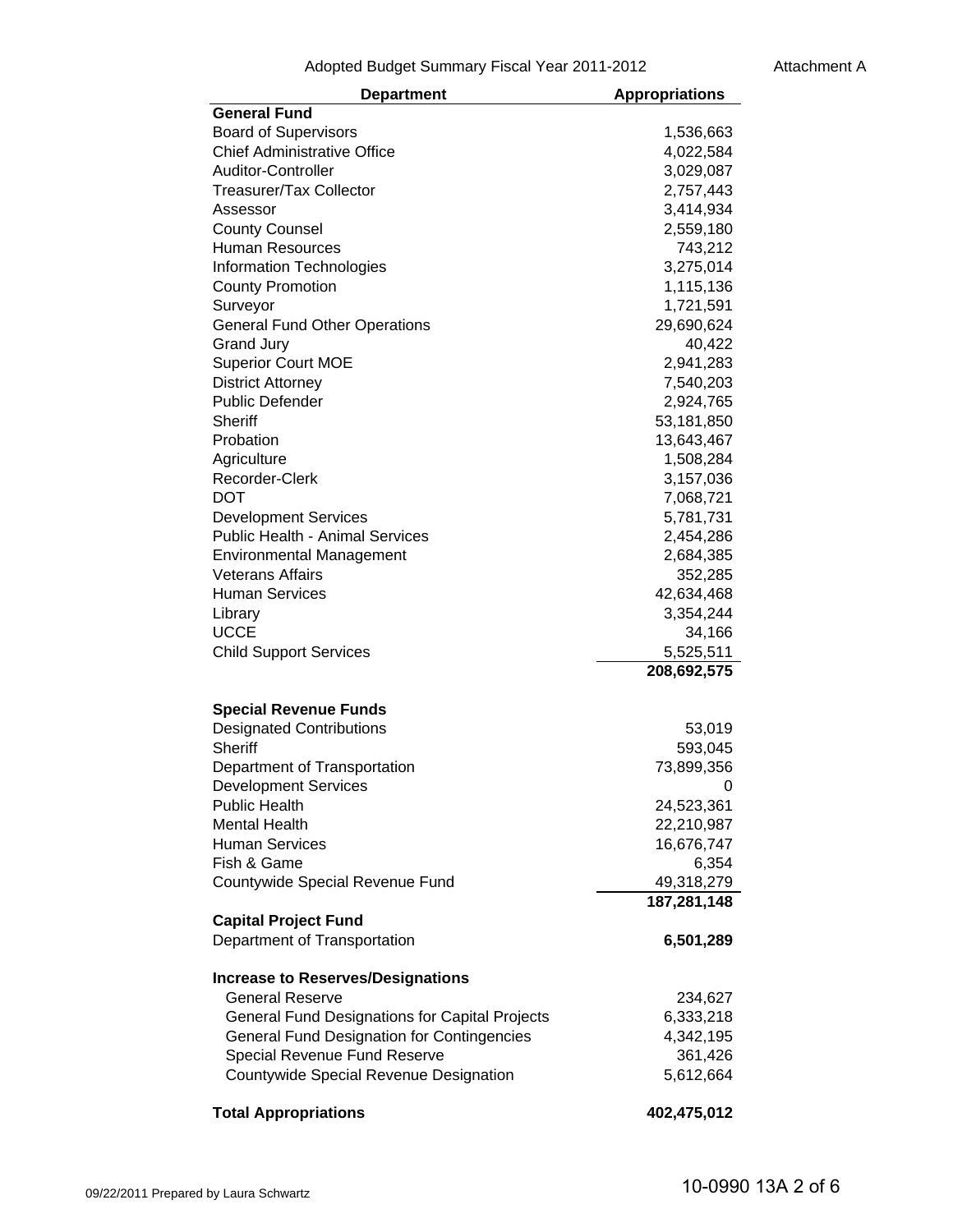# **Summary of Fund Appropriations**

| General                            | 208,692,575 |
|------------------------------------|-------------|
| Roads - Transportation             | 66,056,777  |
| <b>Erosion Control</b>             | 2,924,424   |
| <b>Special Aviation</b>            | 20,000      |
| <b>Fish and Game</b>               | 6,354       |
| <b>Community Services</b>          | 16,537,016  |
| <b>Public Health</b>               | 24,523,361  |
| <b>Mental Health</b>               | 22,210,987  |
| Social Services                    | 139,731     |
| Planning: EIR Development Fees     | 0           |
| <b>Tobacco Settlement</b>          | 0           |
| <b>Federal Forest Reserve</b>      | 53,019      |
| <b>Community Enhancement</b>       | 0           |
| <b>Jail Commissary</b>             | 593,045     |
| <b>Placerville Union Cemetery</b>  | 77,391      |
| <b>Accumulative Capital Outlay</b> | 6,501,289   |
| <b>County Road District</b>        | 4,820,764   |
| Countywide Special Revenue Fund    | 49,318,279  |
| <b>Grand Total</b>                 | 402,475,012 |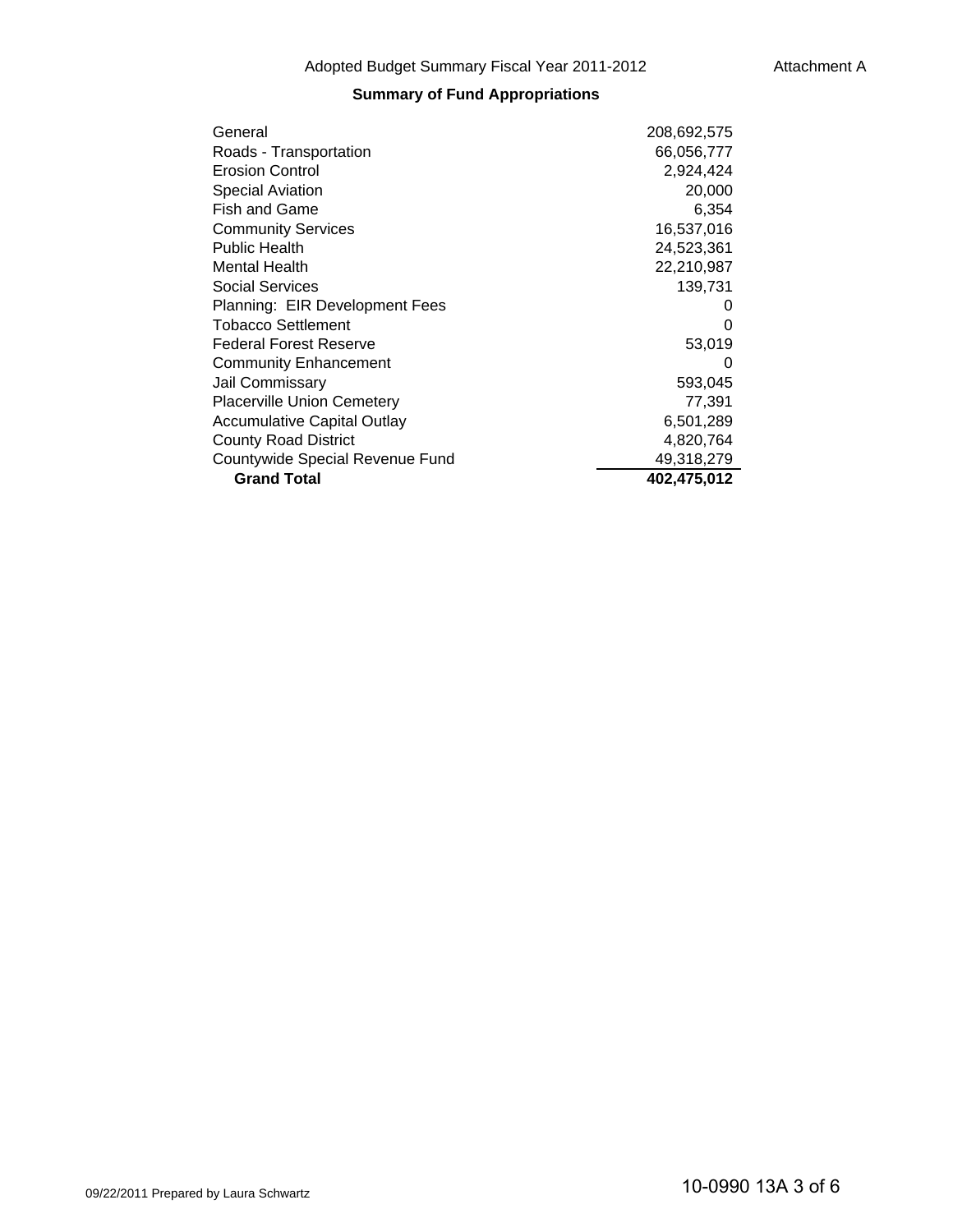## **Revenue Summary by Source**

| <b>Current Secured Property Taxes</b><br><b>Current Unsecured Property Taxes</b> | 57,012,439<br>1,335,178  |
|----------------------------------------------------------------------------------|--------------------------|
| Taxes (Other than current prop.)                                                 | 30,524,890               |
| <b>Subtotal Taxes</b>                                                            | 88,872,507               |
| <b>Licenses and Permits</b>                                                      | 6,398,866                |
| <b>Fines, Forfeitures and Penalties</b>                                          | 1,775,160                |
| Use of Money and Property                                                        | 223,881                  |
| Intergovernmental Revenues                                                       |                          |
| <b>State</b><br>Federal                                                          | 81,923,952               |
| Other                                                                            | 58,828,405<br>9,915,818  |
| <b>Charges for Services</b>                                                      | 26,512,460               |
| Miscellaneous Revenues                                                           | 9,422,879                |
| <b>Other Financing Sources</b>                                                   | 57,687,628               |
| <b>Residual Equity Transfers</b>                                                 | 970,223                  |
| <b>Subototal Current Revenues</b>                                                | 253,659,272              |
| <b>Total Revenues</b>                                                            | 342,531,779              |
| <b>Release of Reserves</b>                                                       |                          |
| Countywide Special Revenue                                                       | 0                        |
| <b>Release of Designations</b><br>Countywide Special Revenue                     | 0                        |
| <b>Appropriation from Fund Balance</b>                                           |                          |
| <b>General Fund</b>                                                              | 22,572,107               |
| <b>Accumulative Capital Outlay</b><br>Special Revenue Funds                      | 939,209<br>21,046,350    |
| <b>County Wide Special Revenue</b>                                               | 15,385,567               |
| <b>Grand Total</b>                                                               | 402,475,012              |
| <b>Revenue Summary by Fund</b>                                                   |                          |
| General                                                                          | 208,692,575              |
| Roads - Transportation                                                           | 66,056,777               |
| <b>Erosion Control</b>                                                           | 2,924,424                |
| <b>Special Aviation</b>                                                          | 20,000                   |
| <b>Fish and Game</b><br><b>Community Services</b>                                | 6,354                    |
| <b>Public Health</b>                                                             | 16,537,016<br>24,523,361 |
| <b>Mental Health</b>                                                             | 22,210,987               |
| <b>Social Services</b>                                                           | 139,731                  |
| <b>Federal Forest Reserve</b>                                                    | 53,019                   |
| <b>Community Enhancement</b>                                                     | 0                        |
| Jail Commissary                                                                  | 593,045                  |
| <b>Placerville Union Cemetery</b>                                                | 77,391                   |
| <b>Accumulated Capital Outlay</b>                                                | 6,501,289                |
| <b>County Road District</b>                                                      | 4,820,764                |
| Countywide Special Revenue Fund                                                  | 49,318,279               |
| <b>Grand Total</b>                                                               | 402,475,012              |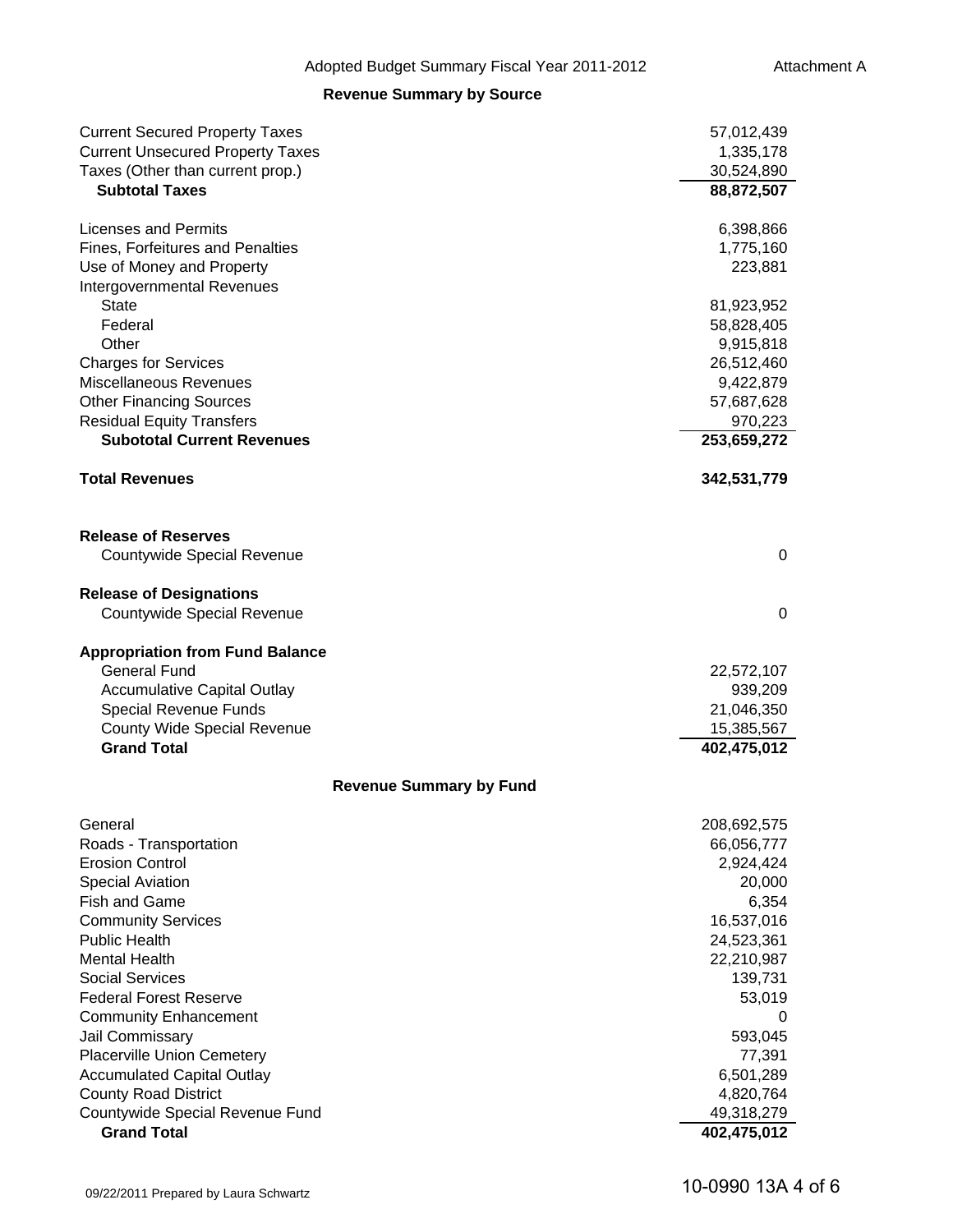# **General Fund Reserves/Designations:**

| <b>General Reserves:</b>                                                  |            |
|---------------------------------------------------------------------------|------------|
| FY 2010-2011 General Reserve                                              | 8,746,513  |
| FY 2011-2012 General Reserve Increase                                     | 234,627    |
| Total FY 2011-2012 General Reserve                                        | 8,981,140  |
| <b>Designated for Capital Projects:</b>                                   |            |
| FY 2010-2011 Designated Reserve                                           | 1,782,596  |
| FY 2011-2012 Designated Reserve Increase                                  | 6,333,218  |
| Total FY 2011-2012 Designation for Capital Projects                       | 8,115,814  |
| <b>Designated for Contingencies:</b>                                      |            |
| FY 2010-2011 Designated Reserve                                           | $\Omega$   |
| FY 2011-2012 Designated Reserve Increase                                  | 4,342,195  |
| <b>Total FY 2011-2012 Designation for Contingencies</b>                   | 4,342,195  |
| <b>Total General Reserve/Designation</b>                                  | 21,439,149 |
| <b>Special Revenue Reserves/Designations:</b>                             |            |
| <b>Reserves/Designations:</b>                                             |            |
| FY 2010-2011 Special Revenue Reserve/Designations                         | 1,898,284  |
| FY 2011-2012 Special Revenue Reserve Increase                             |            |
| <b>Total FY 2011-2012 Special Revenue Reserve/Designations</b>            | 1,898,284  |
| <b>Countywide Special Revenue Reserves/Designations:</b>                  |            |
| <b>Reserves/Designations:</b>                                             |            |
| FY 2010-2011 Countywide Special Revenue Reserve/Designations              | 9,365,075  |
| FY 2011-2012 Countywide Special Revenue Reserve/Designations Increase     | 5,612,664  |
| <b>Total FY 2011-2012 Countywide Special Revenue Reserve/Designations</b> | 14,977,739 |